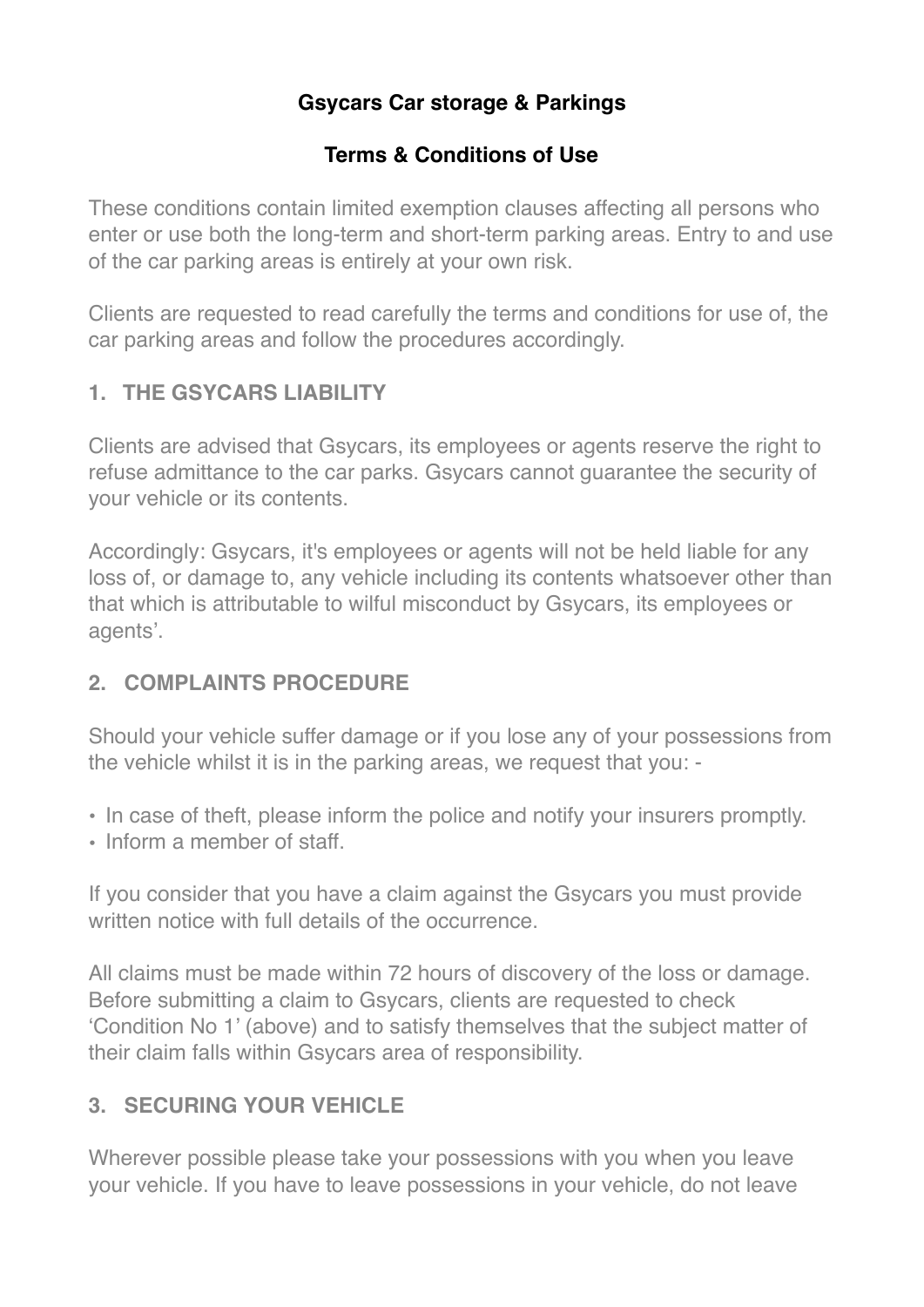them where they are visible and ensure that they are as securely out of sight as possible.

# **4. COURTESY TO OTHER CUSTOMERS**

Should you damage another customer's vehicle you are requested to report the matter immediately to Gsycars.

## **5. SAFETY IN THE CAR PARKING AREA**

Please drive carefully in the car parking areas. Vehicles should not be driven at a speed in excess of 10 mph.

#### **6. MOBILISATION**

If a breach or infringement of any of these terms and conditions is committed by the user of the car parkIng areas then Gsycars, its employees or agents may at any time in their absolute discretion immobilise a vehicle by a noncontact immobilising technique as appropriate.

Gsycars, it's employees or agents will not be liable for any damage caused to a vehicle as a result of the immobilisation of the vehicle other than that which would be attributable to wilful misconduct on the part of Gsycars.

## **7. MOVING AND RELOCATING OF VEHICLES**

Gsycars reserves the right to move any vehicle causing an obstruction within the car parking area or an incorrectly parked vehicle. Gsycars will not be held liable for any damage caused to any such vehicle or property other than that which is attributable to wilful misconduct on its part.

Gsycars additionally reserves the right where the car parks have to be closed either permanently or temporarily in whole or in part or have to be evacuated in cases of emergency, to remove any vehicle at any time to any other reasonably convenient car parking area within the control of Gsycars and it will not be liable for any damage caused to any such vehicle or property other than that which is attributable to wilful misconduct on its part.

Gsycars reserves the right for it, its agents or the relevant police/control authority to move or remove any vehicle to safeguard any person or property against injury or damage or in the event of an actual or perceived threat to